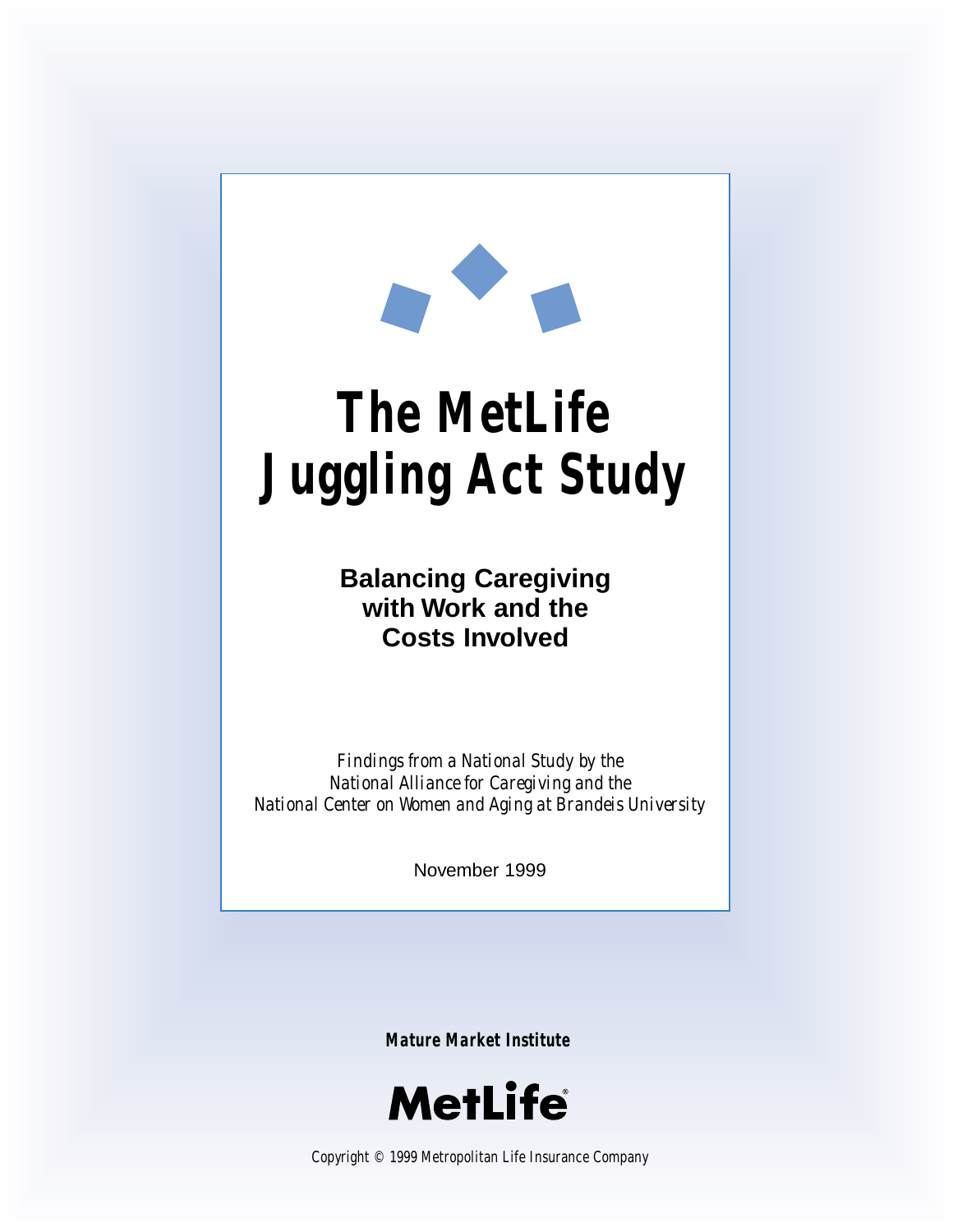

The **MetLife Mature Market Institute** is the company's comprehensive resource center for issues concerning the mature market. The Institute, staffed by gerontologists, provides training and education, consultation and information to support MetLife, its corporate customers and business partners. Headquartered in New York City since 1868, MetLife is a leading provider of insurance and financial services to a broad spectrum of individual and institutional customers. The company provides individual insurance and investment products to approximately 9 million households in the U.S. MetLife also provides group insurance and investment products to corporations and other institutions serving over 33 million people.

Established in 1996, the **National Alliance for Caregiving** is a nonprofit coalition of national organizations that focuses on issues of family caregiving. The Alliance was created to conduct research, do policy analysis, develop national programs and increase public awareness of family caregiving issues. Recognizing that family caregivers make important societal and financial contributions toward maintaining the well-being of those for whom they care, the Alliance's mission is to be the objective national resource on family caregiving with the goal of improving the quality of life for families and care recipients.

The **National Center on Women and Aging**, established in 1995 at the Heller Graduate School, Brandeis University, brings national attention to the issues affecting midlife and older women. The Center's work focuses on economic security, health and caregiving. By translating research into recommendations and information useful to women, their advocates and policy makers, the Center helps women take charge of their lives and plan for fulfilling futures.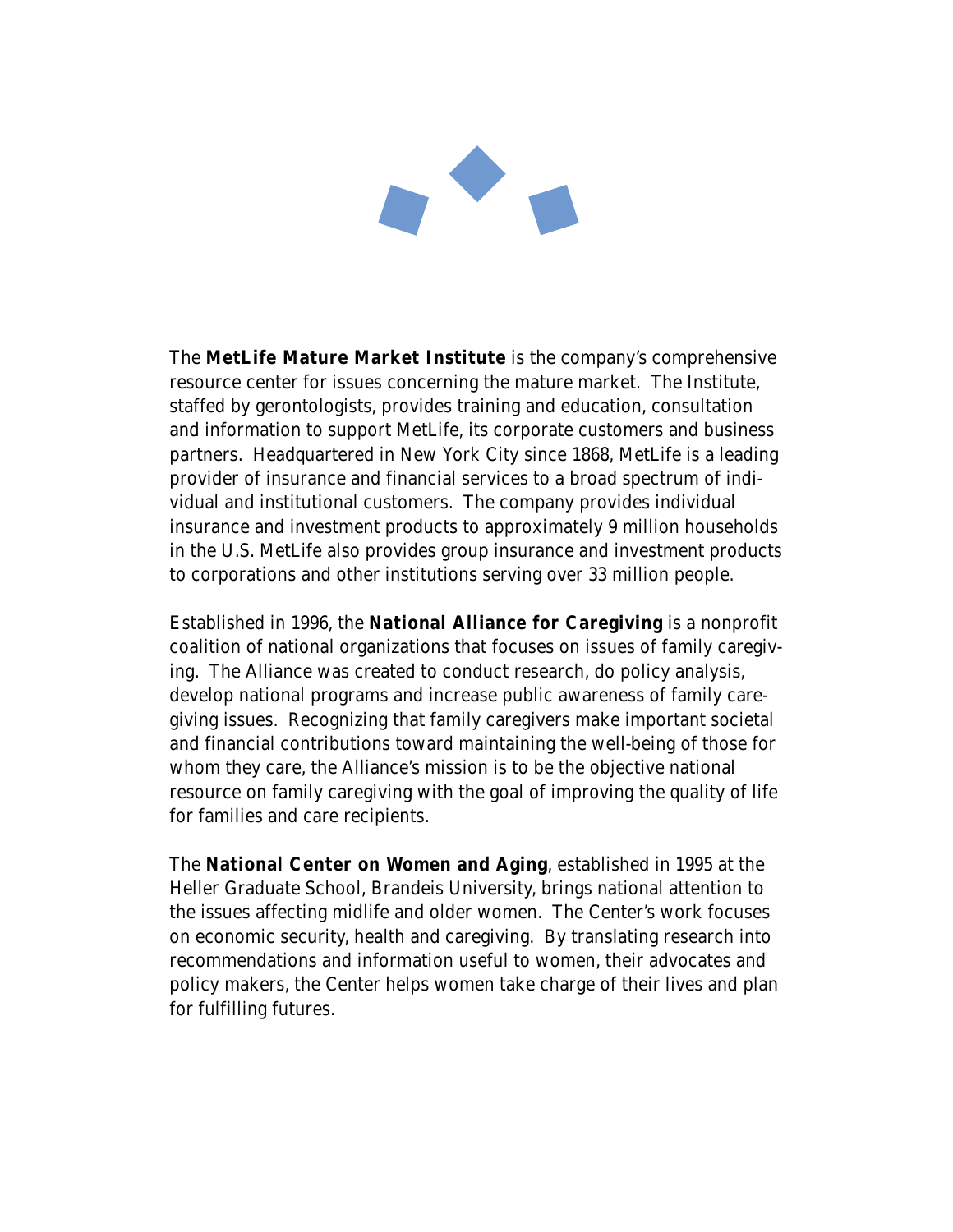

# **TABLE OF CONTENTS**

| <b>Background</b>                                                                    |  |  |
|--------------------------------------------------------------------------------------|--|--|
| <b>New Information</b>                                                               |  |  |
| Methodology                                                                          |  |  |
|                                                                                      |  |  |
| The "Juggling Act": Underestimating the Obligation                                   |  |  |
| Work Schedules: Burning the Candle at Both Ends                                      |  |  |
| <b>Career Tracks: Standing Still at Best</b>                                         |  |  |
| <b>Wage and Retirement Income: Significant Impact</b>                                |  |  |
| <b>Total Wealth Lost: Substantial Loss</b>                                           |  |  |
| Economic Adjustments: Caregiving Expenses and<br><b>Reduced Discretionary Income</b> |  |  |
| Health: Whiplash                                                                     |  |  |
| <b>Worker Productivity: Stretched Thin</b>                                           |  |  |
| <b>Employer Costs and Workplace Support</b>                                          |  |  |
|                                                                                      |  |  |
|                                                                                      |  |  |
| <b>Demographic Profile</b>                                                           |  |  |
| <b>Employment Profile</b>                                                            |  |  |
|                                                                                      |  |  |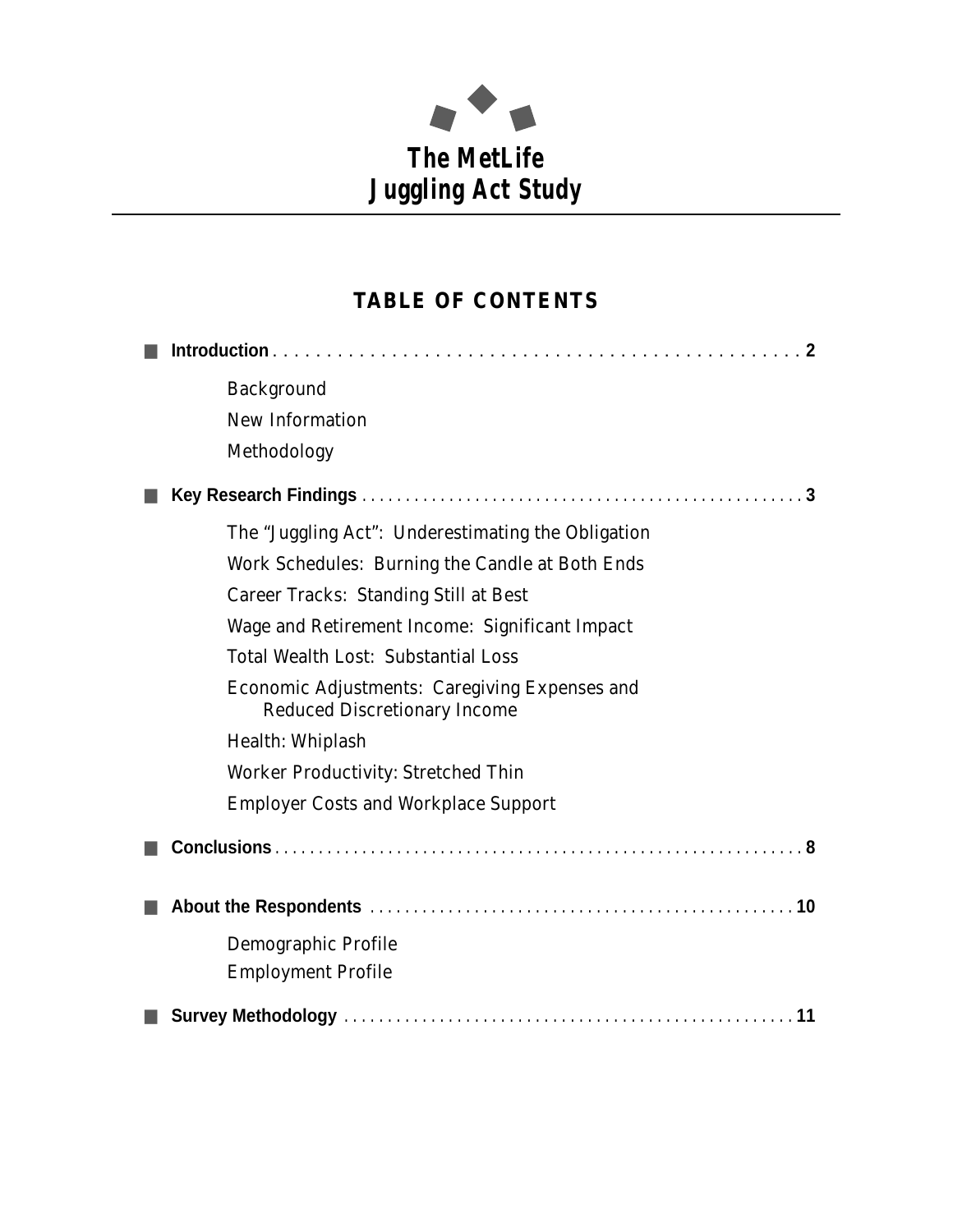

Family caregiving for persons aged 50 and over is widespread in the United States and is on the increase. Nearly 25% of all households have at least one adult who has provided care for an elderly person at some point during the past 12 months. Over the next 10 years, the total number of employed caregivers in the United States is expected to increase to between 11 and 15.6 million working Americans – roughly one in ten employed workers.<sup>1</sup> This landmark study is the first ever to examine the long-term costs these caregivers face when they disrupt their work to accommodate the needs of their older loved ones.

# **Background**

In 1997, to understand the challenges faced by family caregivers, the National Alliance for Caregiving (NAC) and AARP conducted a national survey of 1509 individuals aged 18 and over who provide unpaid care to a relative or friend aged 50 or older.2 It measured the prevalence and intensity of caregiving in the United States. The study found that – in addition to their caregiving responsibilities – 64% of these caregivers are employed, creating a "juggling" act between work and caregiving obligations. The same year, MetLife sponsored a study of the cost to business of caregiving in lost productivity. This study used data from the national caregiver survey to estimate the loss to U.S. employers of between \$11.4 to \$29 billion per year.3

## **New Information**

In early 1999, the MetLife Mature Market Institute sponsored a pilot study following up on a subset of the 1997 respondents to determine the total financial and personal costs of caregiving to workers. This study was produced by the National Alliance for Caregiving and the National Center on Women and Aging at Brandeis University. In the past, studies have measured the costs of eldercare by approximating the value of the services that would have been required if a family member did not provide them. This study offers a more complete accounting of the losses faced by caregivers by measuring the long-term effects from wage reductions, lost retirement benefits, compromised opportunities for training/promotion, lost "plum" assignments and stress-related health problems.

# **Methodology**

The follow-up research is based on 55 indepth interviews with caregivers who have made some type of work adjustment – either formal or informal – as a result of caregiving responsibilities. This is not a representative sample of the U.S. population. Rather, these respondents were recruited from the 81% of 1997 NAC/AARP survey respondents who volunteered to participate in future research studies and who met the following criteria:

- Age 45 or older in 1996
- Made some type of work adjustment (formal or informal) due to their caregiving responsibilities
- Reported providing at least eight hours of caregiving per week and at least two caregiving tasks.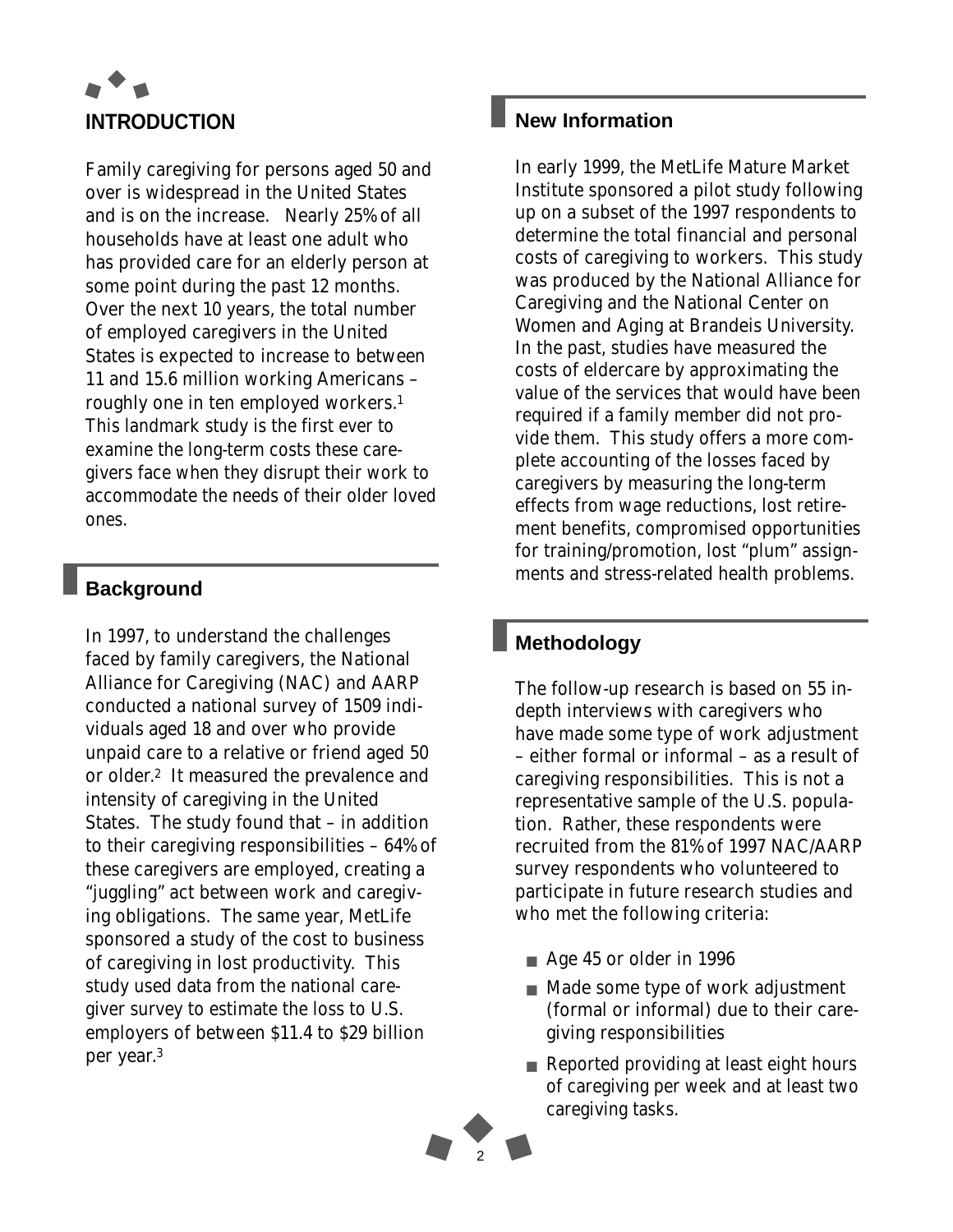In more specific terms,

The starting point was the original nationally representative sample of 1509

- Of the 1509, 1216 agreed to do future studies
- Of the 1216, 525 were 45 years of age or older
- Of the 525, 223 reported experiencing a type of work disruption due to caregiving
- Of the 223, 202 had been providing care for 6 months or longer
- Of the 202, 157 provided at least eight hours of caregiving per week and at least two caregiving tasks.

This study provides an in-depth look at the costs that 55 of these 157 individuals face in caring for their elderly loved ones.

While this is not a representative sample, it is a detailed, "real life" study into the working and caregiving experiences of these 55 people.

# **KEY RESEARCH FINDINGS**

The MetLife research reveals that working caregivers can incur significant losses in career development, salary and retirement income, and substantial out-of-pocket expenses as a result of their caregiving obligations. The primary research findings, segmented into eight key themes, are listed on the following pages:

# **The "Juggling Act": Underestimating the Obligation**

*"Initially, I didn't think I'd have to modify anything [at work], but as time wore on I did . . ."*

Caregivers often underestimate the time required for caregiving and the impact of their obligation on their work. Most of the caregivers surveyed started out providing a small amount of care, gradually taking on more and more responsibility. Respondents expecting care to last six months or less actually spent more than a year providing care. Similarly, a majority of those anticipating one or two years of caregiving actually spent four or more years providing care. Caregivers also underestimated the number of hours that would be required, per week, during these years. Among the respondents, the average length of caregiving was about eight years, with roughly one-third providing care for ten years or more.

# **Work Schedules: Burning the Candle at Both Ends**

*"Well, at the time I had a full-time job. I had two children in college…it was necessary for me to work. I kind of hoped we'd get through it…"*

*"When I was full-time, I had to interrupt my job too much with phone calls and leaving work. With part-time, I am 'here' when working, and then I have more free time to help my father when I am off."*

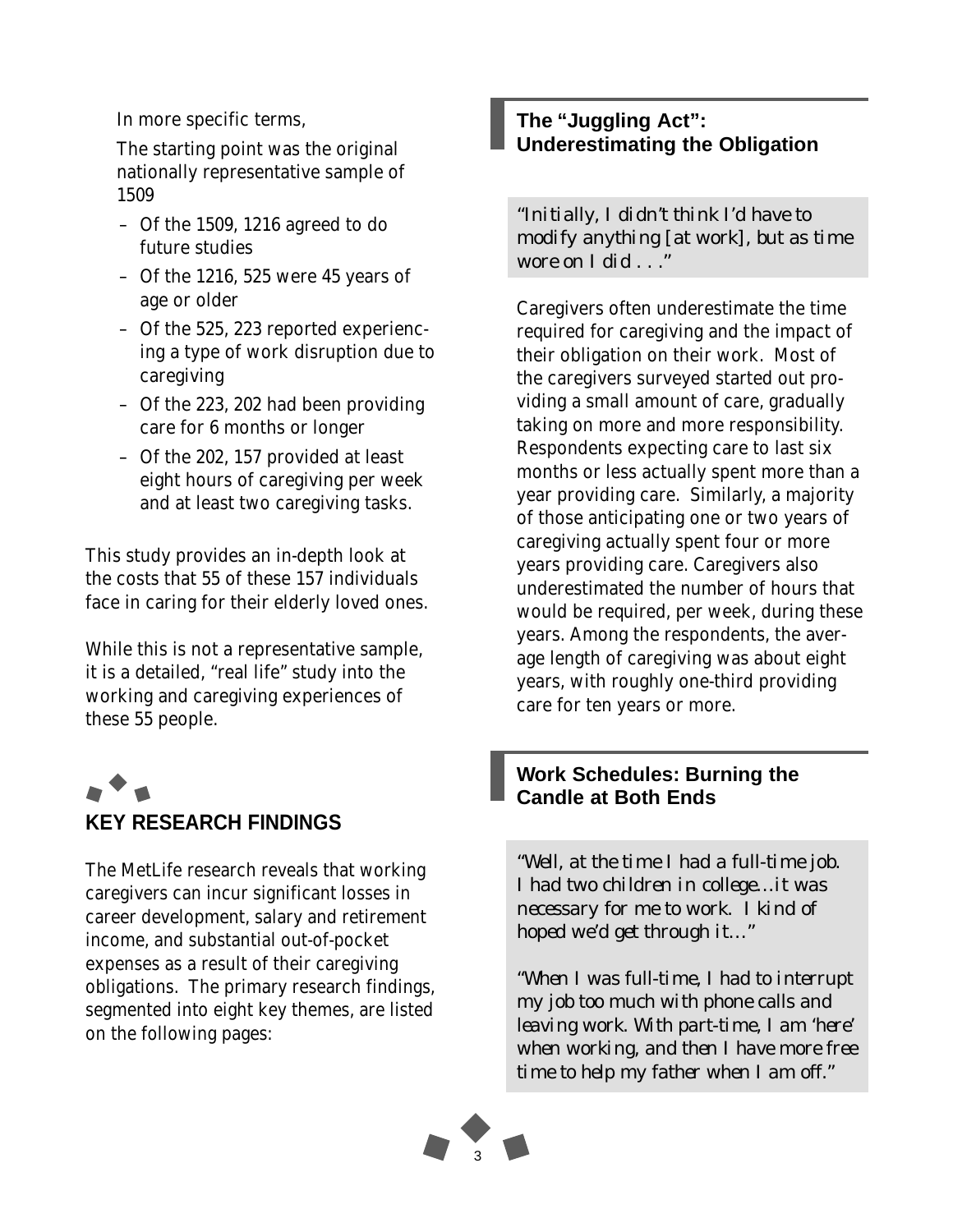*"I needed to take care of Mom. I reduced my hours so much that management had to give my accounts to someone else."* 

Work schedules were often compromised to meet the obligations of these caregivers. Almost all of the respondents made informal adjustments to their work schedules.



Altogether, 84% of the respondents made at least one formal adjustment to their work schedule.



#### **Formal Adjustments to Work Schedule Due to Caregiving**

# **Career Tracks: Standing Still at Best**

*"I needed to take a few courses, and the school was willing to reimburse me for some of those. And I wasn't able to take them because I didn't have the luxury of going to night school because of taking care of Mother. So, I… didn't get the teaching certificate… a change of jobs was out."*

*"When people in higher authorities, when they realize that you're a caregiver, they start looking for somebody else that doesn't have those responsibilities somebody younger, or somebody single… who may not have children or have other responsibilities. So, it impacts you."*

Responsibilities at home can mean missing out on promotions and training at work. Almost three in 10 of the caregivers surveyed said that caregiving limited their skills training, while two in 10 reported turning down the opportunity to work on a special project and almost as many steered clear of work-related travel. Overall, a total of 40% of the survey respondents reported that caregiving affected their ability to advance in the job in one or more of the following ways:

- 29% passed up a job promotion, training or assignment
- 25% passed up an opportunity for job transfer or relocation
- 22% were not able to acquire new job skills
- 13% were not able to keep up with changes in necessary job skills. **0% 25% 50% 75%**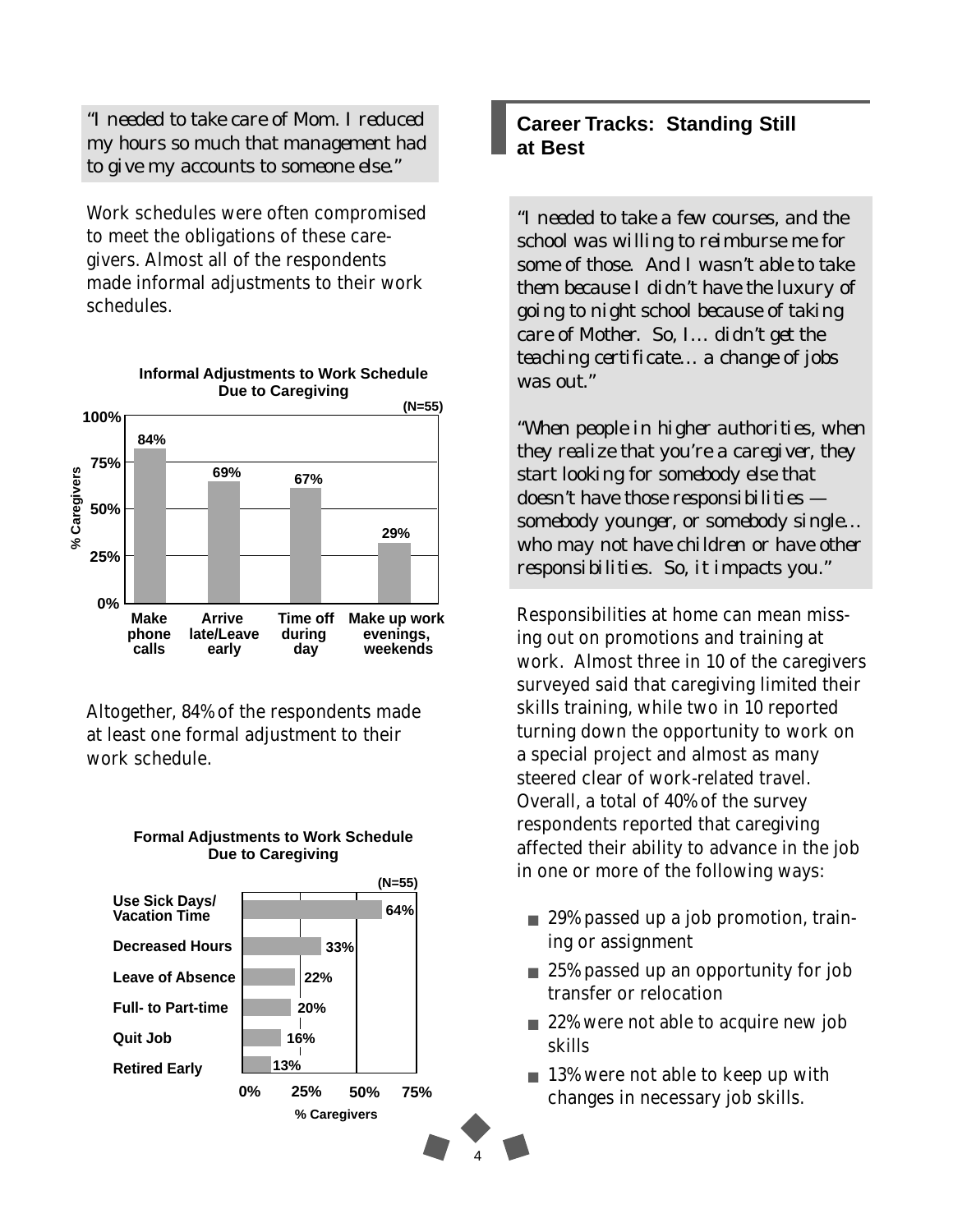# **Wage and Retirement Loss: Significant Impact**

### **Loss in Wages: Paychecks Pared**

*"I had to go on part-time right away because of surgery my father had."*

Income can be cut severely as a result of caregiving obligations. Nearly two-thirds of the respondents reported that caregiving had a direct impact on their earnings – and 30 of those reporting such a loss were able to provide enough information to quantify the monetary impact. Among those providing monetary information, the total loss in wage wealth was substantial, with an average loss of \$566,443.

Wage wealth is the present value of lifetime wages calculated as of the date of retirement.



**Estimated Loss In Wage Wealth**

#### **Retirement Income: Less to Count On**

*"I think I would have been able to make more headway and more money if I'd had a full-time job, could keep a full-time job."*

As well as current income, caregivers' retirement savings suffer. As a result of their caregiving, the respondents estimated Social Security benefits decreased an average of \$2,160 annually. Over their retirement years, their lost Social Security wealth averages **\$25,494.**





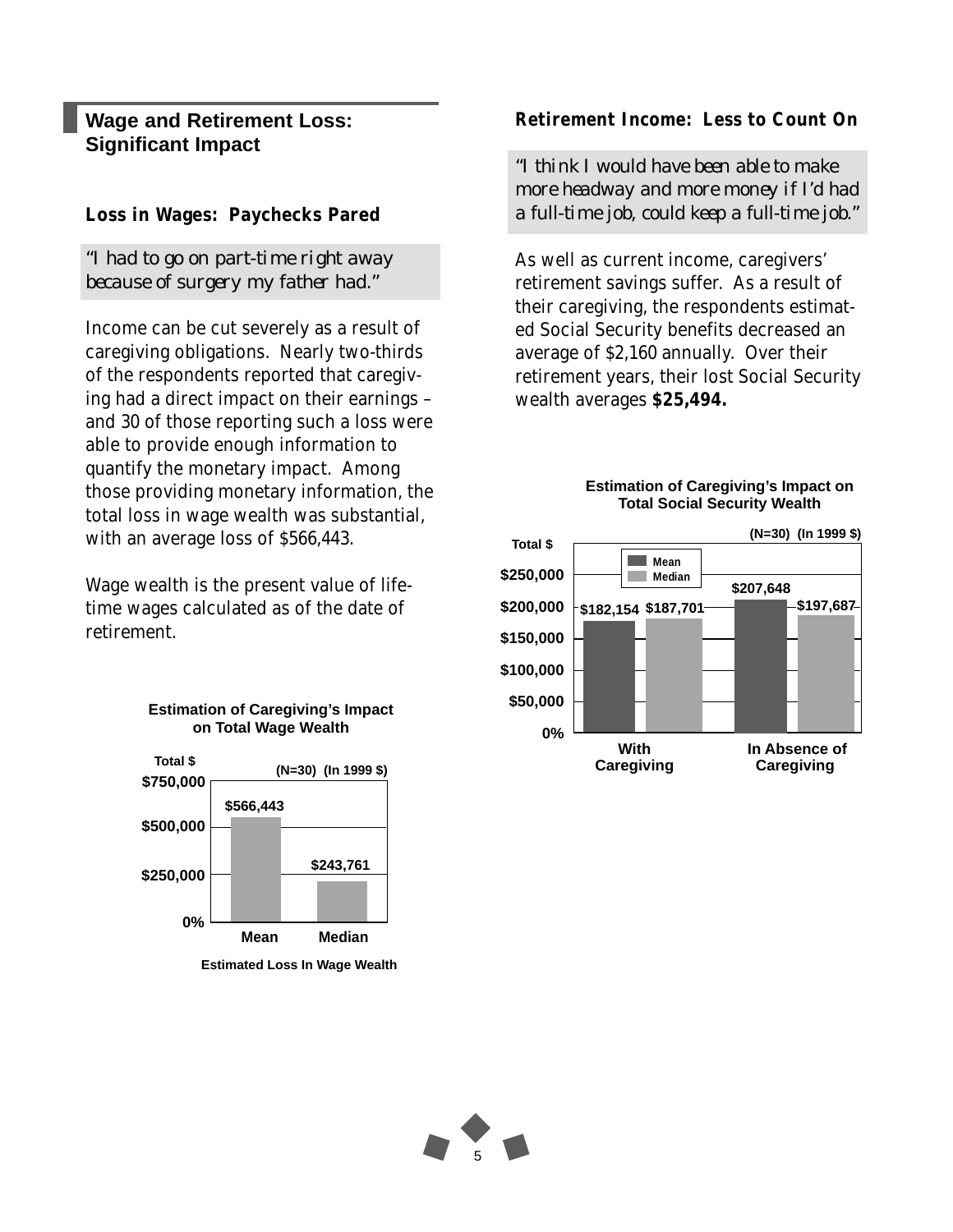Among those respondents eligible for pensions and able to provide information about them, estimated average annual pension benefits fell by \$5,339 annually as a result of caregiving, or **\$67,202** in pension wealth, on average, over their retirement years.



# **Total Wealth Lost: Substantial Loss**

The average loss in total wealth experienced by these caregivers as a result of caregiving is estimated by aggregating lost wages (\$566,443), Social Security (\$25,494) and lost pension benefits (\$67,202)4. Their loss was substantial, averaging **\$659,139** over the lifetime.

# **Economic Adjustments: Caregiving Expenses and Reduced Discretionary Income**

#### **Out-of-Pocket Expenses**

Almost all respondents reported that they paid one or more expenses in order to help the care recipient. Food, transportation, and medications were their three most common expenses. The highest average amount expended by caregivers per month went for assistance with rent or mortgage (\$364), with expenses for home care professionals (\$322) following closely behind. On average, caregivers helped with these expenses for two to six years, and spent a total of **\$19,525** in out-ofpocket expenses.

### **Reductions in Savings and Spending**

Roughly one-quarter of the caregivers surveyed were able to estimate reductions in money they would otherwise be putting into savings, investments, and/or home improvements due to the costs of caregiving.

#### **Estimated Limitations on Spending/Savings Due To Expenses of Caregiving**

|                            | Somewhat | A lot | Average<br><b>Total</b><br>Amount |
|----------------------------|----------|-------|-----------------------------------|
| <b>Savings/Investments</b> | 16%      | 11%   | \$25,028                          |
| <b>Home Improvements</b>   | 16%      | 9%    | \$7,626                           |
| <b>Vacations</b>           | 9%       | 9%    | \$2,043                           |
| <b>Buying a Car</b>        | 13%      | 7%    | \$8,660                           |
| <b>IRA</b>                 | 4%       | 11%   | \$3,610                           |
| <b>College Costs</b>       | 6%       | 9%    | \$20,133                          |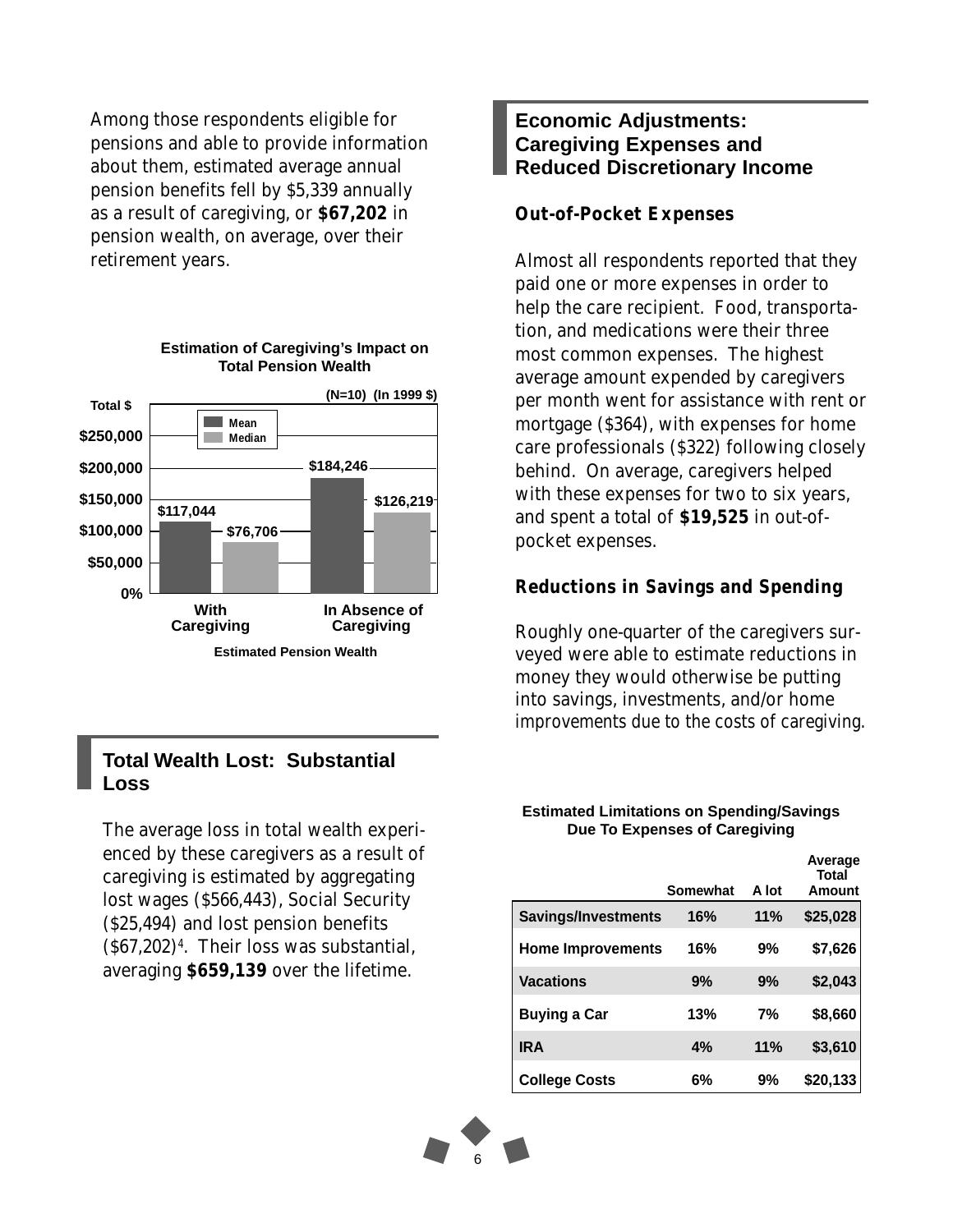# **Health: Whiplash**

*"I had migraine headaches and depression and needed to take sick time."*

Caregiving responsibilities often take a toll on the health of the caregiver – and on employee productivity due to increases in absenteeism, early retirement and turnover and decreases in on-the-job effectiveness. Almost three-quarters of the caregivers surveyed said that caregiving had an impact on their health, with more than two in 10 reporting significant health problems.



Of those who reported an impact of their caregiving responsibilities on their health, nearly half cited additional visits to a health care provider as a result. Of those requiring such visits, half reported more than eight additional visits per year, representing another out-of-pocket expense for caregivers and increased absenteeism for employers.

7

# **Worker Productivity: Stretched Thin**

*"Because of the stress, I wasn't as effective on the job. My ability to focus on work was affected."*

It seems inevitable that the pressures of caregiving for an elderly relative or friend will sometimes have an impact on the employee's performance at work. While almost half of the respondents reporting health problems did not believe that their work was influenced by their health status, one-quarter felt their ability to work was somewhat affected, and more than one in 10 said that it was greatly affected.

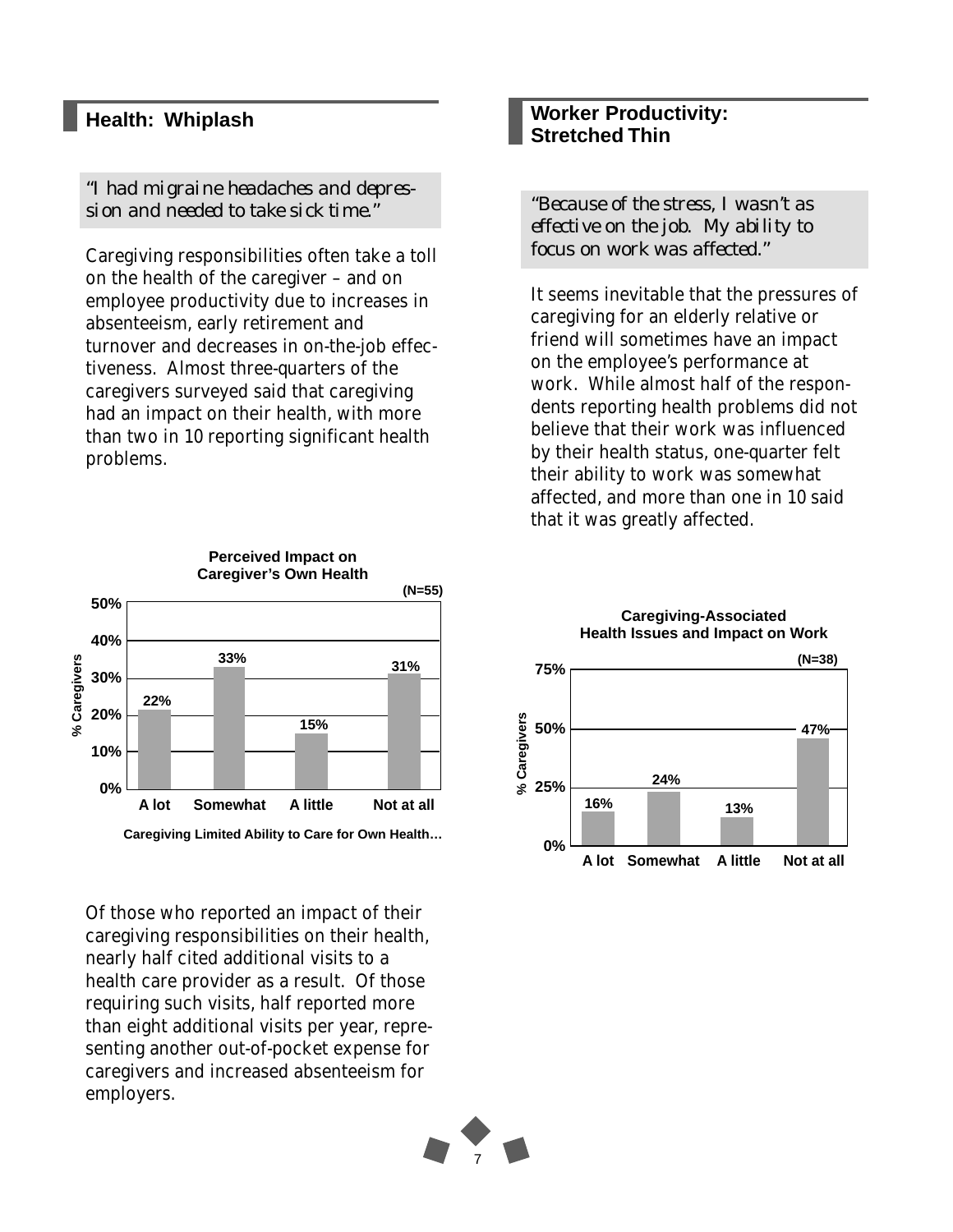# **Employer Costs and Workplace Support**

*"I would go to my friend who was a coworker for 20 years, and who also goes to the same church I do. She gave me emotional support."*

*"A program to take time off in emergencies would have helped…"*

*"…I would talk with my closest friends at work when I was a little down… the company didn't have any policies that would assist me on that."*

As noted earlier, the decline in caregivers' productivity at work translates into significant economic losses for employers.

Sixty-two percent of caregivers surveyed in the current study reported asking someone at work – supervisors, coworkers or management – for support or help around their caregiving responsibilities. However, the support was primarily informal. Few companies have employersponsored programs or eldercare services which formally support caregivers and minimize productivity losses.



The MetLife Juggling Act study confirms that employed caregivers shoulder enormous burdens in providing informal care for elderly friends and relatives. Initially, most caregivers underestimate the time that caregiving requires; they start out providing small amounts of care and gradually take on more and more responsibility. Among the caregivers surveyed, the average amount of time spent caring for an elder is eight years, with roughly onethird of the respondents providing care for ten or more years. Key costs incurred over that time period include:

■ **Lost Wealth**- Employees often suffer significant drops in income as a result of a caregiving obligation. Nearly twothirds of the caregivers surveyed reported that their eldercare responsibilities had a direct impact on earnings. Among those able to quantify the monetary impact, the loss in average total wage wealth over the lifetime equaled \$566,443. Losses in lifetime wealth from Social Security averaged \$25,494 and, for those eligible, losses in lifetime wealth from pensions averaged \$67,202. The total lost wealth was significant, averaging \$659,139.

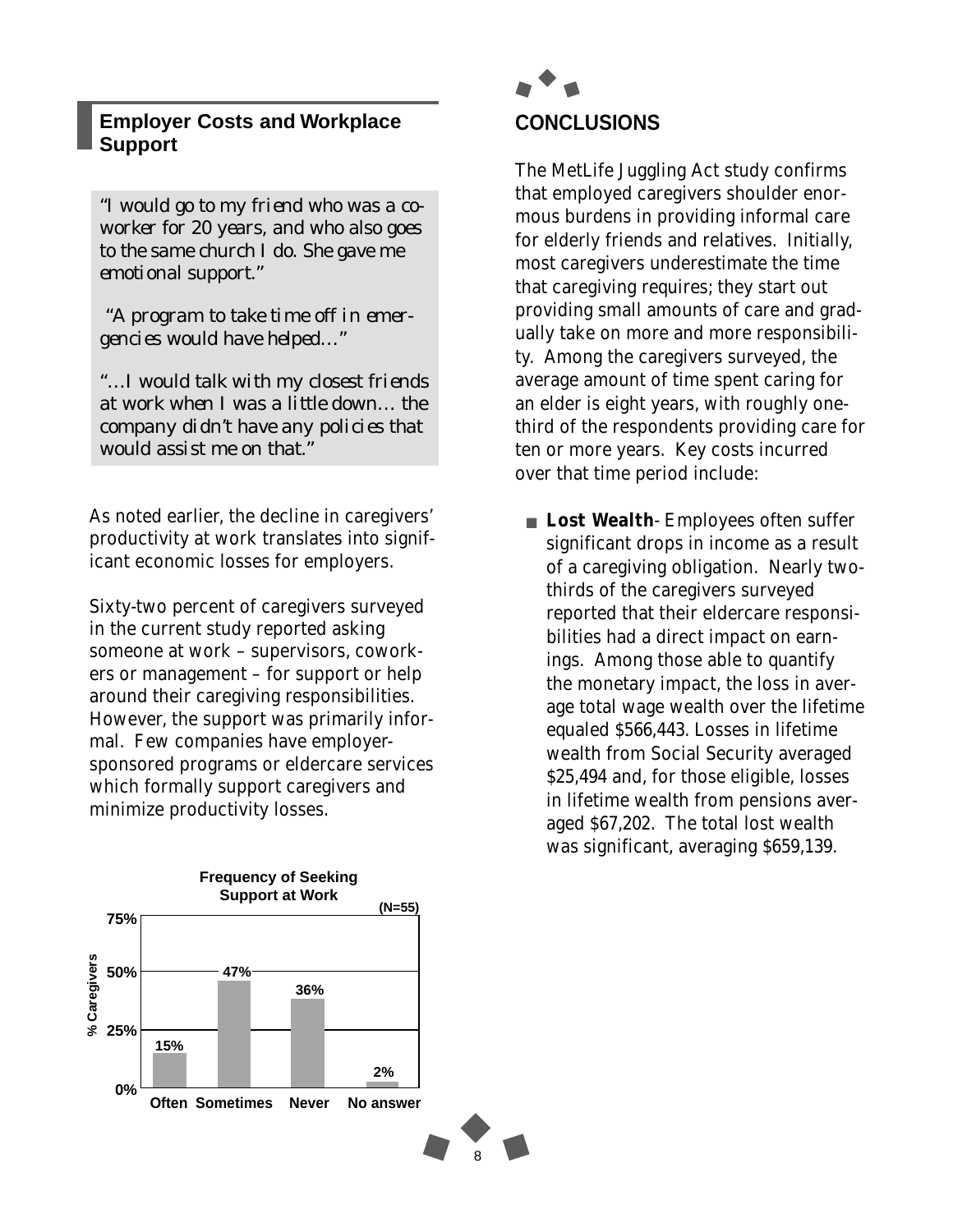■ **The Caregiver "Glass Ceiling"** -

Almost three in 10 of the caregivers surveyed said that caregiving limited their opportunities for skill building, while two in 10 reported turning down the opportunity to work on special projects, and almost as many steered clear of work-related travel. Overall, nearly 40% of the respondents reported that caregiving affected their ability to advance on the job.

■ **Employer Costs and Lost Productivity** - Employers find that caregiving takes a toll on worker productivity and boosts employee turnover, absenteeism and early retirement. One-quarter of the survey respondents with health problems reported that their ability to work was somewhat affected by health problems related to caregiving. And, more than one in 10 said that their work was greatly affected. As noted, a prior MetLife study has estimated that U.S. businesses lose \$11.4 to \$29 billion per year due to caregiving.

Despite the losses both employers and employees incur, only 23% of companies with 100 or more employees have programs in place to support caregivers.5 While about 60% of caregivers surveyed reported seeking support at work, the arrangements that were made were informal and not incorporated into company policy.

Today, as the nation struggles with Social Security and Medicare reform, and the increasing need for long-term care, more Americans will bear the costs associated with caregiving. And, with the age of eligibility for Medicare and Social Security benefits expected to rise, the cost to caregivers is likely to rise as well.

Clearly, current and future caregivers need to plan carefully for their – and their loved ones' – long-term care needs. To help caregivers meet this challenge, employers, communities and public and private sector organizations need to work together to develop and fund affordable policies and services for working caregivers, such as:

- Flexible benefits such as flextime, telecommuting, job-sharing, and compressed work weeks
- Community-based programs such as respite, adult day care, and caregiver support groups
- Information, referral and educational programs
- Employee and/or employer funded long-term care insurance
- A more favorable tax environment for caregivers and their employers.

As we enter the new millennium, Americans need a greater awareness of the realities of caregiving and new models to support working caregivers. In addition, continued research and discussion are needed on employer-, employee- and community-sponsored partnerships that will address the multifaceted challenges that working caregivers bear.

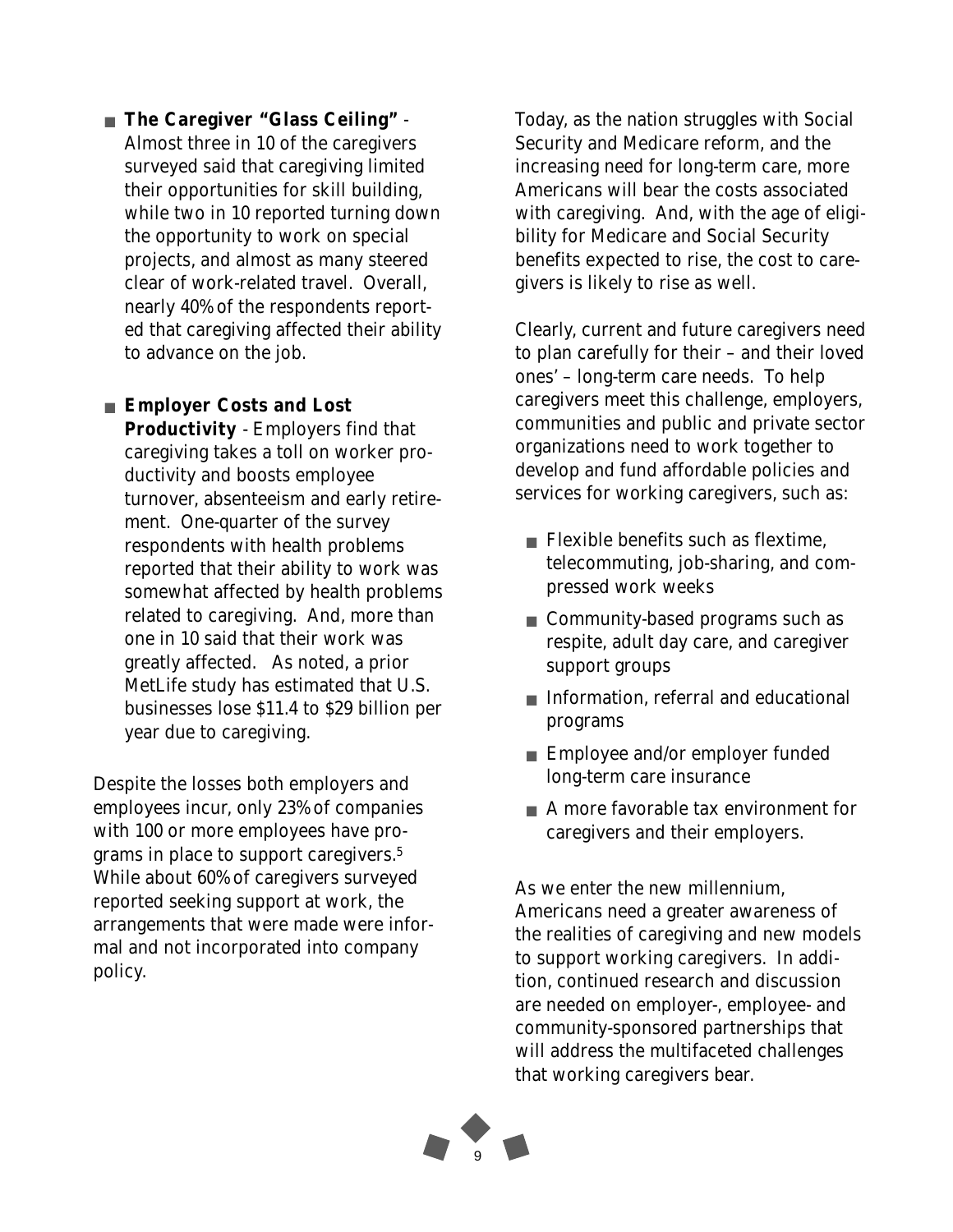# **ABOUT THE RESPONDENTS**

# **Demographic Profile**

The group of 55 caregivers who completed the in-depth telephone interviews is demographically diverse:



These respondents were selected and recruited from the final sample of the 1997 NAC/AARP survey – a nationwide sample of 1509 caregivers, including an oversampling of African-American, Hispanic and Asian-American caregivers. The characteristics of this Juggling Act sample are similar to the unweighted sample of the 1997 study.

Three-quarters of the 1999 caregivers surveyed are female, six in 10 are married and almost three in 10 are divorced or widowed. Roughly four in 10 have a high school education or less, while just as many have a college degree. Just over onefifth of the caregivers reported living alone.

# **Employment Profile**

All but five percent of the respondents were employed at the start of their caregiving experience. The remaining caregivers became employed later during caregiving, saying that they started to work because they needed the income or that they wanted to get out of the house for a few hours during the day.

Three-quarters of the participants worked for only one employer during their caregiving experience, while one quarter worked for two employers or more. Roughly one-quarter of the respondents worked in retail sales, one-fifth in education, and one-fifth in healthcare, with the remaining working in other occupations including manufacturing, government and social services.

Nearly two-thirds of the respondents reported a lengthy tenure – 11 years or more with their employer.

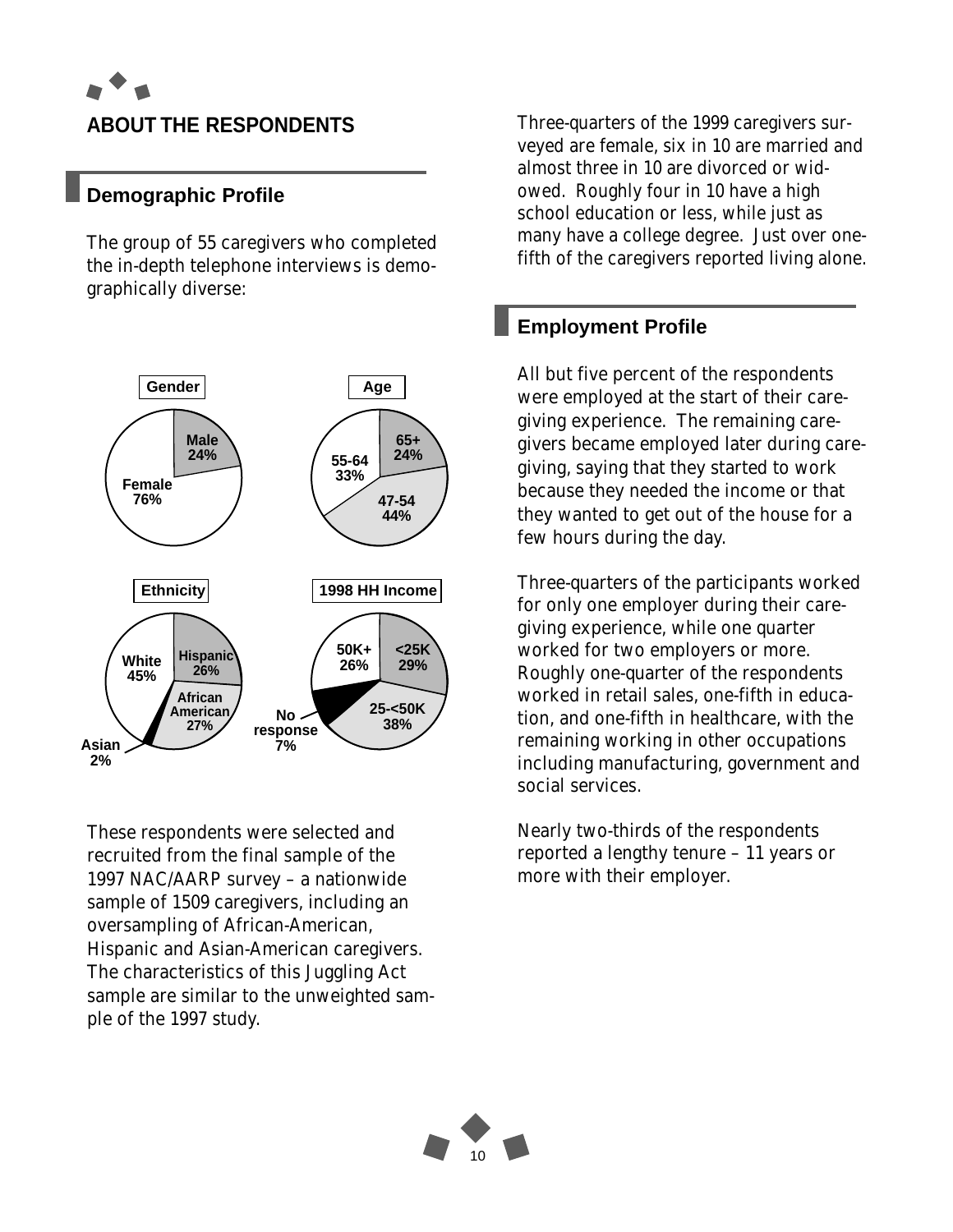

The MetLife Juggling Act Study builds on the information gathered in the 1997 National Alliance for Caregiving (NAC) and AARP national survey, *Family Caregiving in the U.S.* A total of 55 caregivers completed an in-depth telephone interview which focused on balancing work with caregiving, and the decisions and consequences that are involved in that enterprise. Recruitment and interviewing were conducted by the National Center on Women and Aging at Brandeis University. Interviews took between 30 minutes and two hours to complete.

Researchers used data on wages to determine the potential impact of caregiving on wages, Social Security and pension benefits. For 30 cases with a measurable impact on wages, the researchers calculated actual lifetime wages and estimated what workers' earnings and benefits would have been in the absence of caregiving. The differences were then converted to losses in wage, Social Security, and pension wealth. The survey instrument and a full report of the in-depth analysis are available upon request.

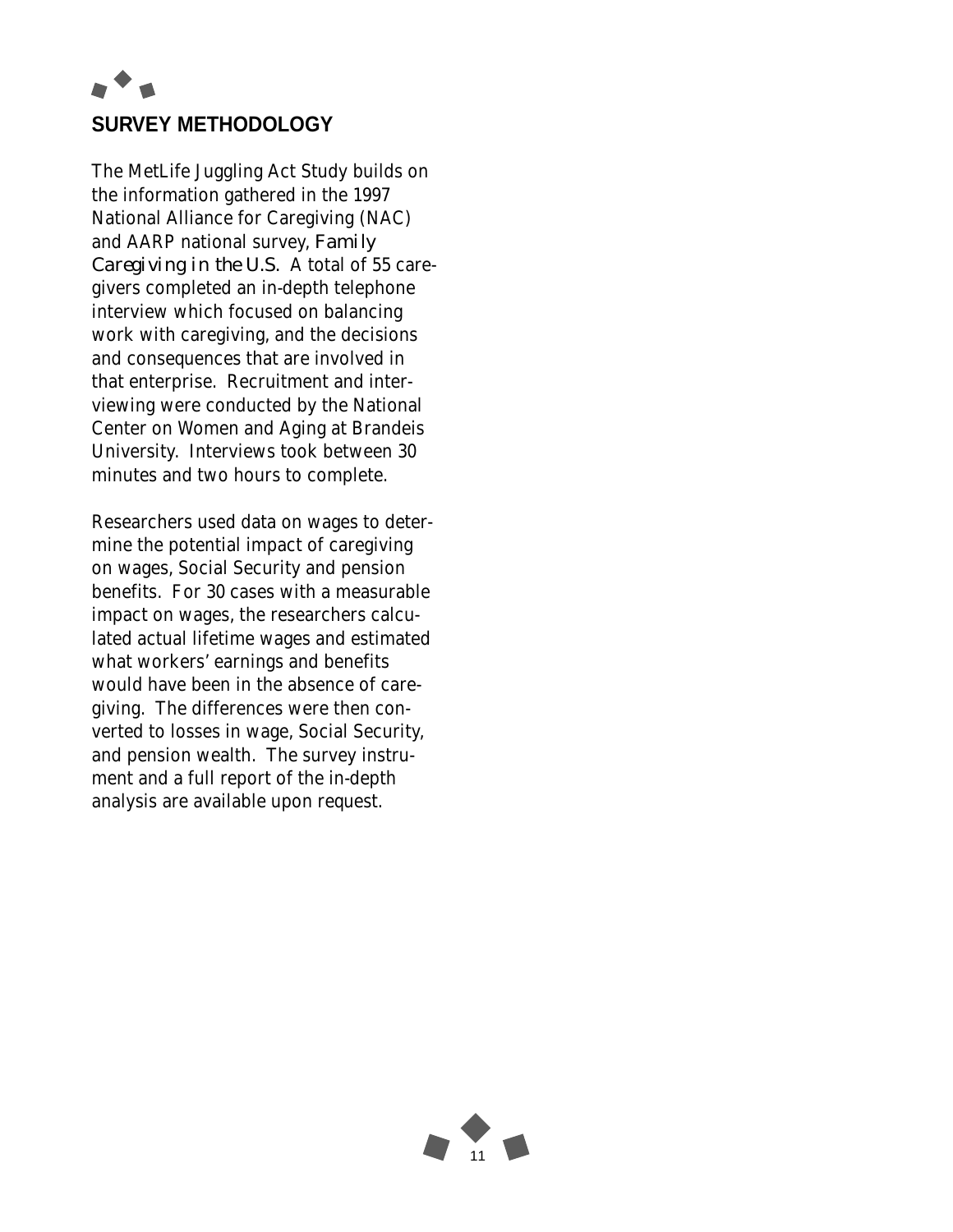

<sup>1</sup> Wagner, D.L., (June, 1997). *Comparative Analysis of Caregiver Data for Caregivers to the Elderly 1987 and 1997.* National Alliance for Caregiving.

<sup>2</sup> National Alliance for Caregiving/AARP (June, 1997). *Family Caregiving in the U.S.: Findings from a National Survey.* 

<sup>3</sup> Metropolitan Life Insurance Company (June, 1997). *The MetLife Study of Employer Costs for Working Caregivers.*

<sup>4</sup> For respondents who were unable to provide sufficient data for pension loss, missing values have been replaced with the mean.

<sup>5</sup> Families and Work Institute (1998). *Business Work-Life Study.*

*For More Information:*

#### **Mature Market Institute MetLife**

57 Greens Farms Road Westport, CT 06880 203-221-6580 203-454-5339 fax MMI\_MetLife@metlife.com

#### **National Alliance for Caregiving**

4720 Montgomery Lane, Suite 642 Bethesda, MD 20814 www.caregiving.org

### **National Center on Women and Aging**

Heller School - MS035 Brandeis University Waltham, MA 02454-9110 781-736-3866 · 781-736-3865 fax www.brandeis.edu/heller/national/ind.html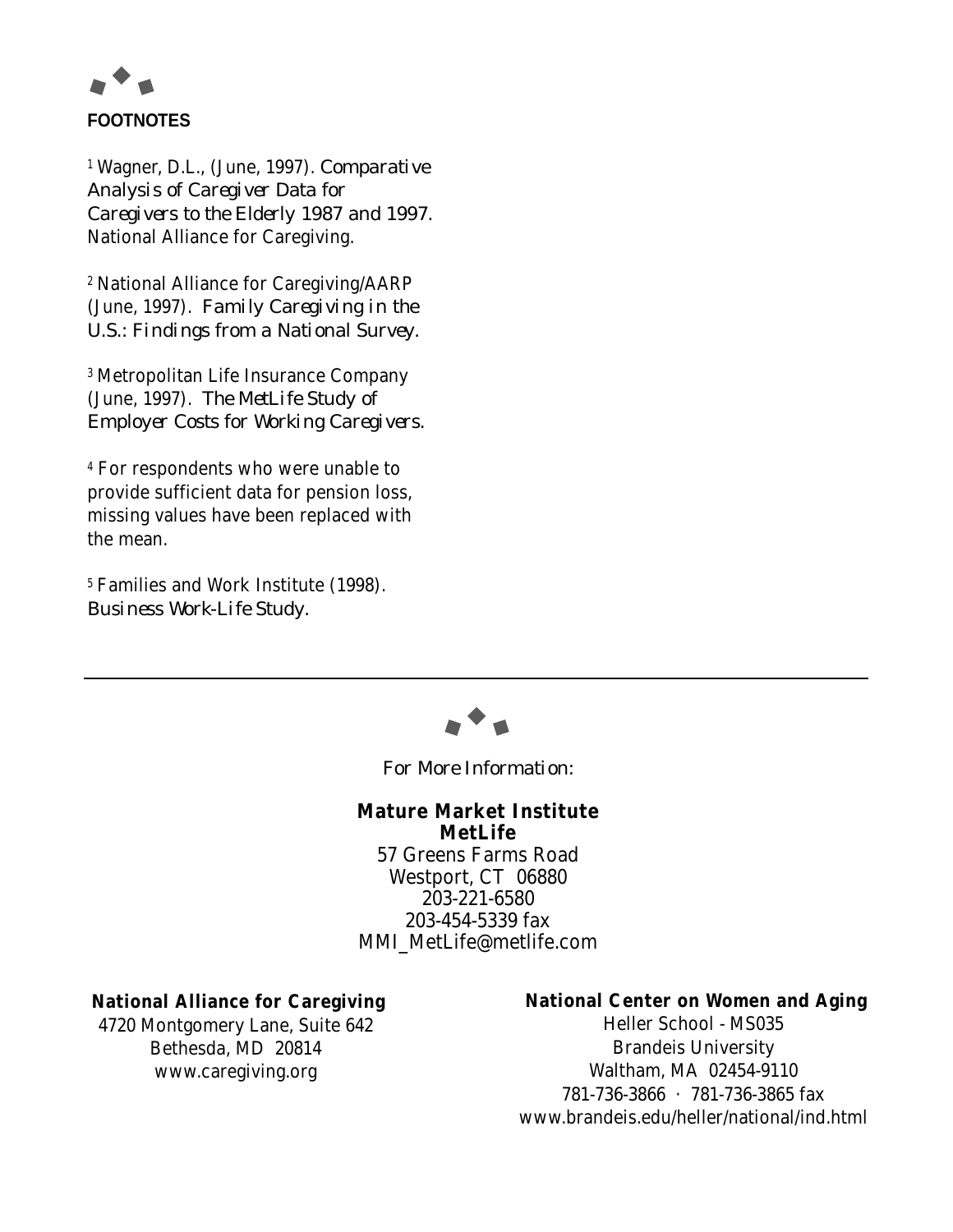

*"My boss had big plans for me… but the District Manager position became impossible due to my mother's needs."*

**John, age 58**

*"[My company has] out-of-state conferences and seminars on new computer technology and I was not able to attend. I missed out on the first-hand knowledge where I could interact and ask questions. I was not able to do the travel, or take a job in another city, so as not to be disruptive [to my mother's health]."*

**Beth, age 47**

*"[Caregiving] has a dramatic impact because first of all, you have to start cutting your hours or you don't work as much as you want to, and you're paying somebody else to stay [at home] when you aren't there, so you're just kind of staying even keeled. You're not going above anything, you're just staying even."*

**Adrian, age 50**

*"…I went back to work because I need the money for her. I was using my savings to take care of her. [But then] she had a stroke and I stayed there at the hospital with her. There was no way for me to be at the hospital and work at the same time. [I had to quit because] I wasn't there a year yet, so they couldn't give me a leave of absence."*

**Mary, age 48**